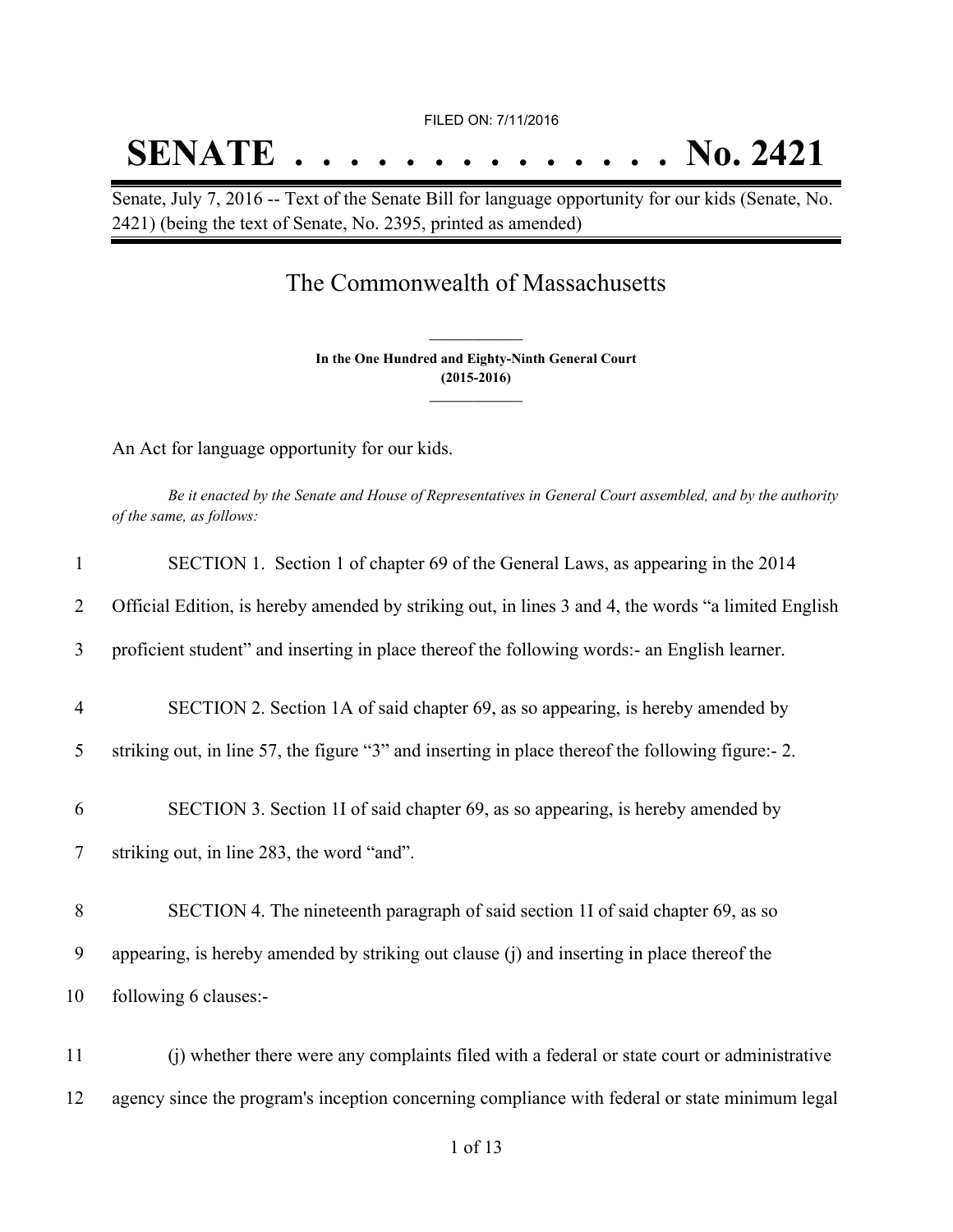requirements, the disposition of the complaint and the monitoring and evaluation of any agreement or court order relative to the complaint;

 (k) opportunities that the district makes available to English language learners for instruction in maintaining or developing proficiency in a student's native language;

 (l) a description of the school district's plan to evaluate the effectiveness of its English language learner programs relative to: (i) helping students attain English language proficiency and master academic standards; (ii) measuring student readiness to join mainstream classrooms; (iii) evaluations and measures provided in addition to department requirements; and (iv) a

description of the steps that the school district plans to take to address an identified deficiency;

 (m) a record of: (i) instances in which a parent or guardian requested to withdraw a student from or refused a student's participation in an English learner program; and (ii) meetings held with parents regarding a student who is not making satisfactory progress toward participating and learning in an integrated classroom;

- (n) a description of training provided by the district to staff who work with culturally and linguistically diverse student populations; and
- (o) documentation detailing the participation of English language learners in the district's regular and advanced educational programs and extracurricular activities.
- SECTION 5. Said chapter 69 is hereby amended by inserting after section 1P the following section:-
- Section 1Q. The commissioner shall develop criteria and guidelines for a state seal of biliteracy to be awarded by school districts to recognize high school graduates who have met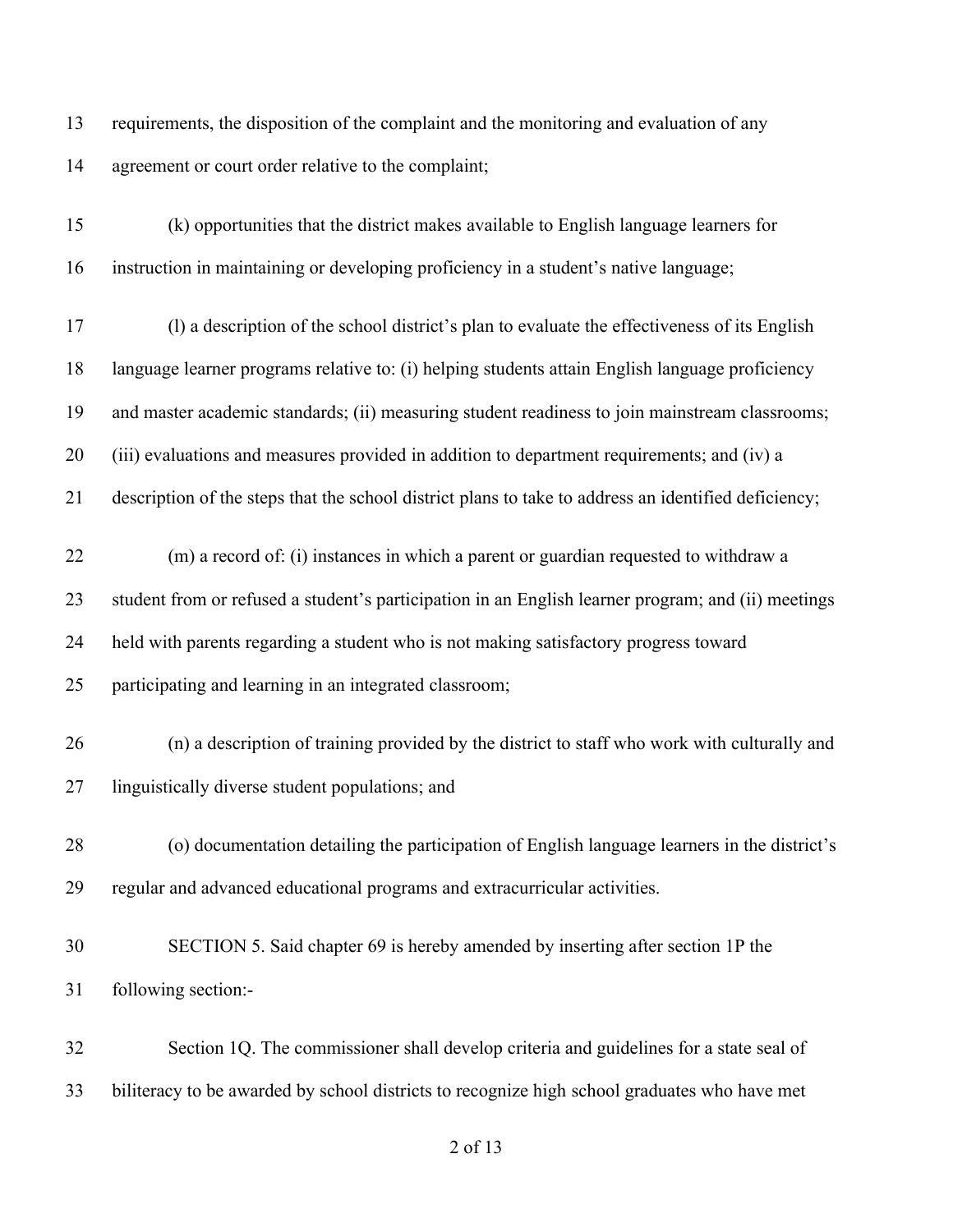academic benchmarks determined by the department in 1 or more languages in addition to English.

 The department shall develop an insignia to be affixed to the diploma or transcript of a student who has been awarded a state seal of biliteracy and make the insignia available to school districts in an electronic format for the preparation of diplomas. A school district that chooses to award the state seal of biliteracy to qualifying students under this section shall maintain appropriate records in order to identify students who have earned a state seal of biliteracy and affix the appropriate insignia to the diploma or transcript of a student who earns a state seal of biliteracy.

 The commissioner shall annually issue a report to the chairs of the senate and house committees on ways and means and the senate and house chairs of the joint committee on education regarding use of the state seal of biliteracy not later than July 1. The report shall include, but not be limited to: information on the school districts utilizing the state seal of biliteracy; the number of students who have received the state seal of biliteracy from each school district; and recommendations for expanding the use of the state seal of biliteracy to additional school districts.

 SECTION 6. Section 59C of chapter 71 of the General Laws, as appearing in the 2014 Official Edition, is hereby amended by striking out, in line 44, the figure "3" and inserting in place thereof the following figure:- 4.

 SECTION 7. The fifth paragraph of said section 59C of said chapter 71, as so appearing, is hereby amended by inserting after the first sentence the following sentence:-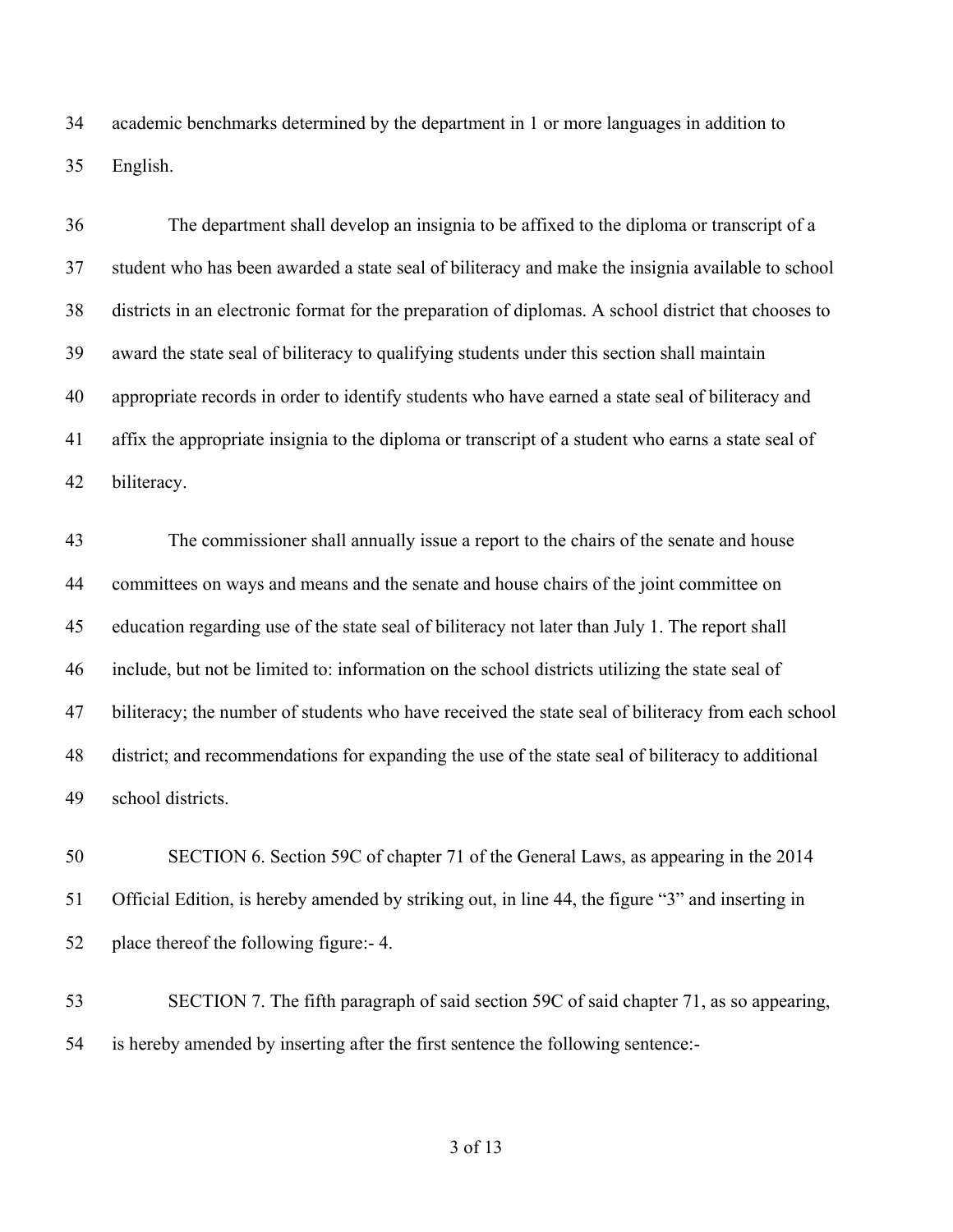| 55 | In school districts with English language learners, the plan to improve student                     |
|----|-----------------------------------------------------------------------------------------------------|
| 56 | performance shall include a description of the educational program models and approaches            |
| 57 | offered by the school district to ensure the progress of English language learners in attaining     |
| 58 | English speaking, reading, writing and oral comprehension skills and in meeting academic            |
| 59 | standards under section 1D of chapter 69 and curriculum frameworks under section 1E of said         |
| 60 | chapter 69.                                                                                         |
| 61 | SECTION 8. Chapter 71A of the General Laws is hereby amended by striking out                        |
| 62 | sections 1 to 8, inclusive, as so appearing, and inserting in place thereof the following 8         |
| 63 | sections:-                                                                                          |
| 64 | Section 1. For the purposes of this section, the following words shall have the following           |
| 65 | meanings unless the context clearly indicates otherwise:                                            |
| 66 | "Commissioner", the commissioner of elementary and secondary education.                             |
| 67 | "Department", the department of elementary and secondary education.                                 |
| 68 | "Dual language education" or "2-way bilingual", a program that integrates language                  |
| 69 | learning and academic instruction for native speakers of English and native speakers of another     |
| 70 | language with the goals of high academic achievement, first and second academic language            |
| 71 | proficiency and cross-cultural understanding.                                                       |
| 72 | "English language development" or "English as a second language", a specially designed              |
| 73 | course of study that focuses on the acquisition of the English language consistent with a student's |
| 74 | English proficiency, performance and developmental level.                                           |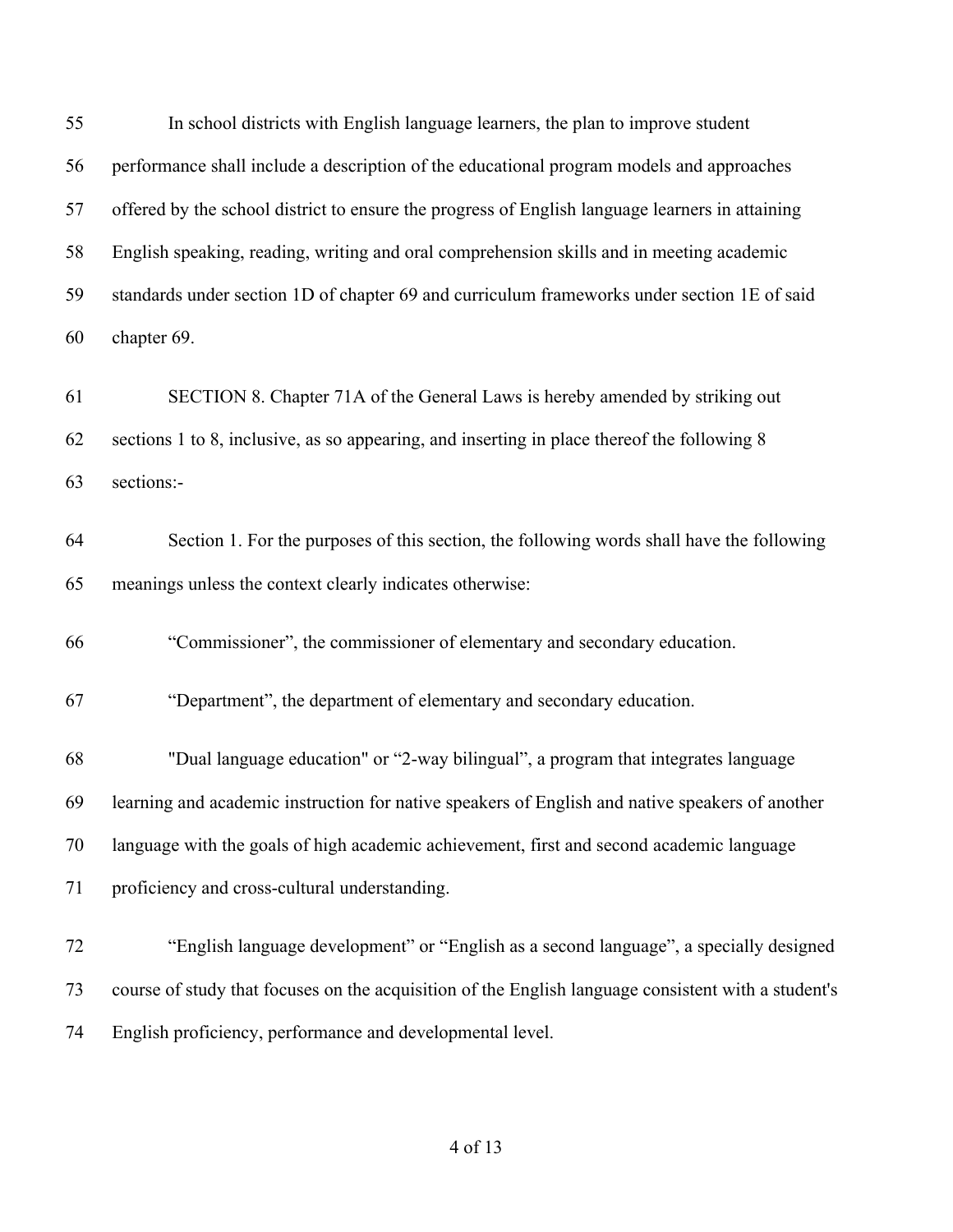"English learner", a student who does not speak English or whose native language is not English and who is not currently able to perform ordinary classroom work in English. "Foreign language", a language other than English, which shall include American sign language. "Language acquisition program", an instructional program that includes English language acquisition for English learners as a component, but shall not be limited to a single program design or pedagogical style. "Sheltered English immersion", a program composed of the following 2 instructional components: (i) sheltered content instruction that focuses on teaching academic content with language support, using English as the primary language of instruction; and (ii) English language development instruction. "Transitional bilingual education", an English learner program that follows a bilingual approach to learning in which the native language of the English learner is used to support a student's development of English and content learning and then is gradually phased out of instruction as a student's English proficiency increases to assist a student in attaining oral comprehension, speaking, reading and writing skills in English and in meeting academic standards of curriculum frameworks established under sections 1D and 1E of chapter 69. Section 2. A school district shall annually identifythe number of English learners within the school district in grades pre-kindergarten to grade 12, inclusive, for districts that have a pre- kindergarten program and in grades kindergarten to grade 12, inclusive, for districts that do not have a pre-kindergarten program, and shall classify an English learner according to: (i) grade level: (ii) the language in which English learner possesses a primary speaking ability; and (iii)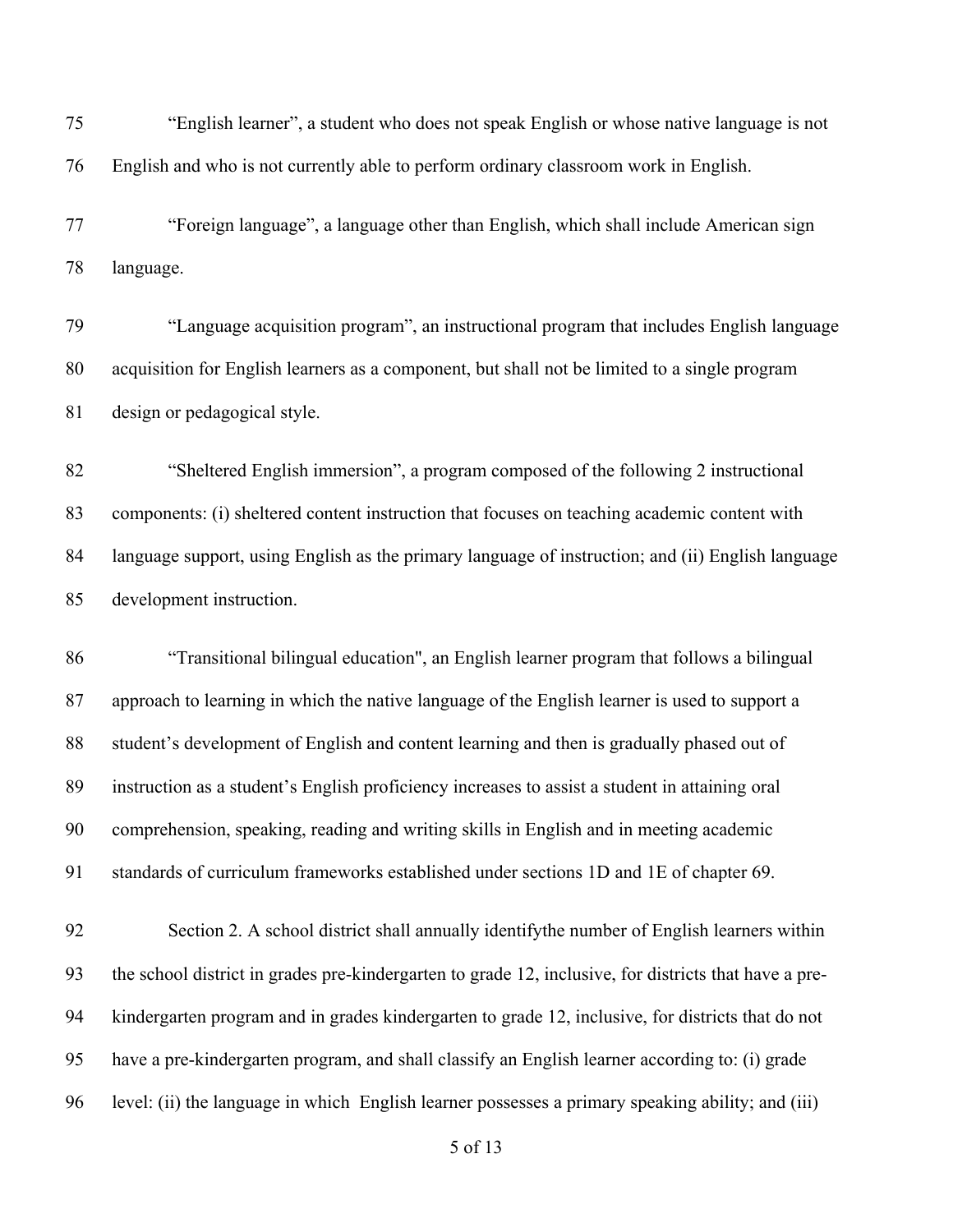the type of English learner program in which the English learner is enrolled. The information shall be made publicly available for each school and the school district on the district's website. A school district shall also track the academic performance of the students who have exited an English learner program to assess the academic achievement of English learners and the effectiveness of language acquisition programs.

 Section 3. An English learner enrolled in a public school, including a charter school, shall be educated through a comprehensive, research-based instructional program that includes subject matter content and an English language acquisition component. Programs for English learners may include sheltered English immersion, dual language education or transitional bilingual education but shall not be limited to a specific program or instructional design. A school district may choose 1 or more programs that meet the requirements of this section based on best practices in the field, linguistic and educational needs and the demographic characteristics of English learners in the school district. A school district may incorporate opportunities for students to develop and maintain native language proficiency as part of a formal or extracurricular academic program.

 An English learner shall receive English language development instruction at a level and frequency that is appropriate for the English learner's level of English language proficiency and educational need and shall be instructed by teachers qualified under state law. Each school district shall employ a sufficient amount of teachers of English as a second language for identified English learners; provided, however, that a school district shall employ at least 1 teacher licensed in English as a second language.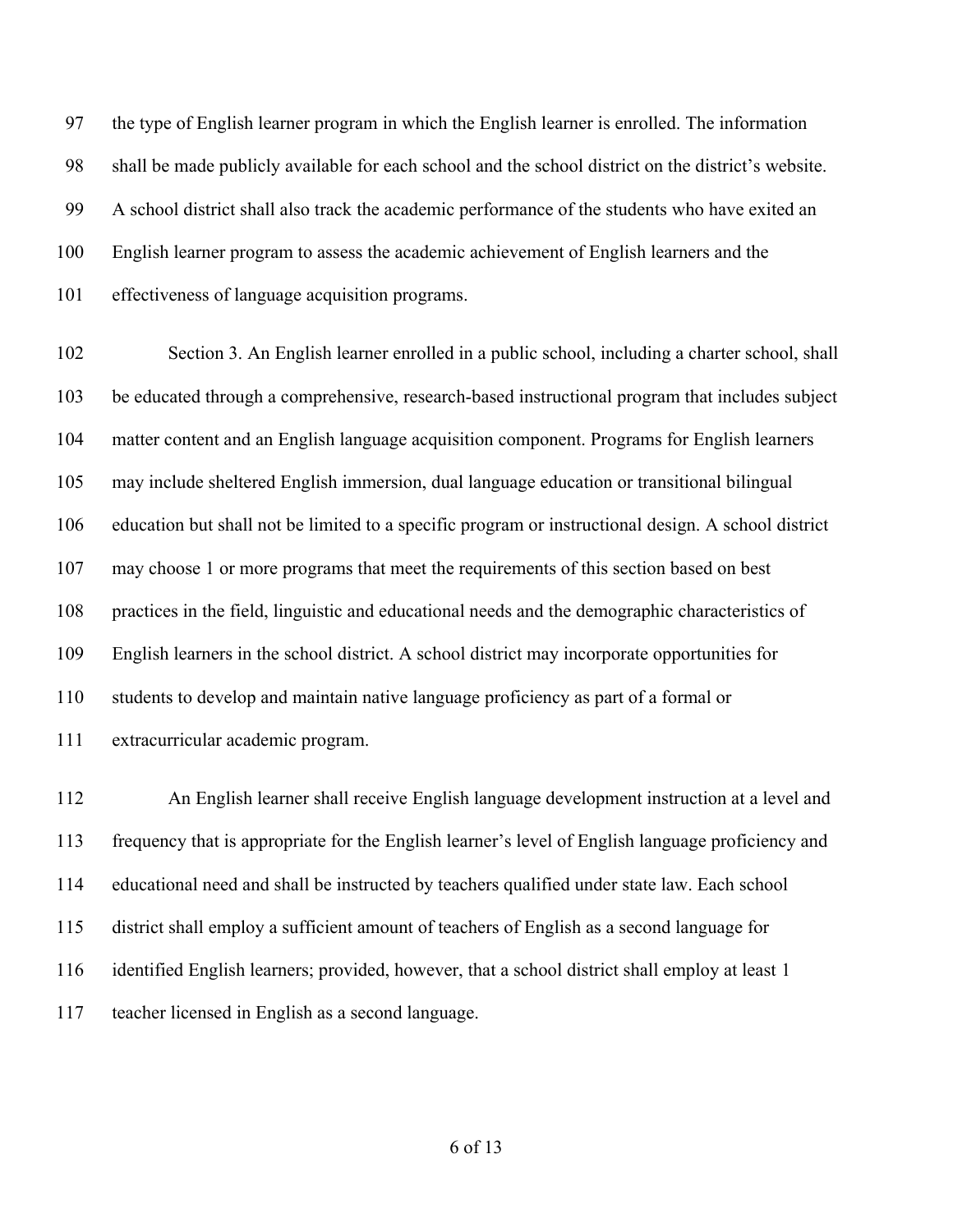A student who has exited an English learner program and attained English proficiency shall have access to English language support or development instruction, as needed, in order to perform grade level classwork.

 Schools may place English learners of different ages in the same classroom if the level of English proficiency for those English learners is similar. Schools shall be encouraged to integrate English learners from different native-language groups who have the same level of English proficiency in the same classroom. If an English learner reaches proficiency in English, is able to do grade level classwork in English and achieves a score of proficient or higher on the statewide evaluation of English language proficiency under section 7, the student shall no longer be classified as an English learner.

 Section 4. The parent or legal guardian of a student eligible to enroll in an English learner program may select any available English language learner program offered by the school district.

 A parent or legal guardian may refuse to enroll a student or may remove a student from an English learner program. The parent or legal guardian shall provide written confirmation of the decision, which shall be retained in the student's cumulative folder. The student shall continue to be designated as an English learner, receive the support necessary to overcome language barriers within the general academic program setting and retain the right to enter into an English learner program at any time.

 A school district may join with other school districts to provide an English learner program under this chapter.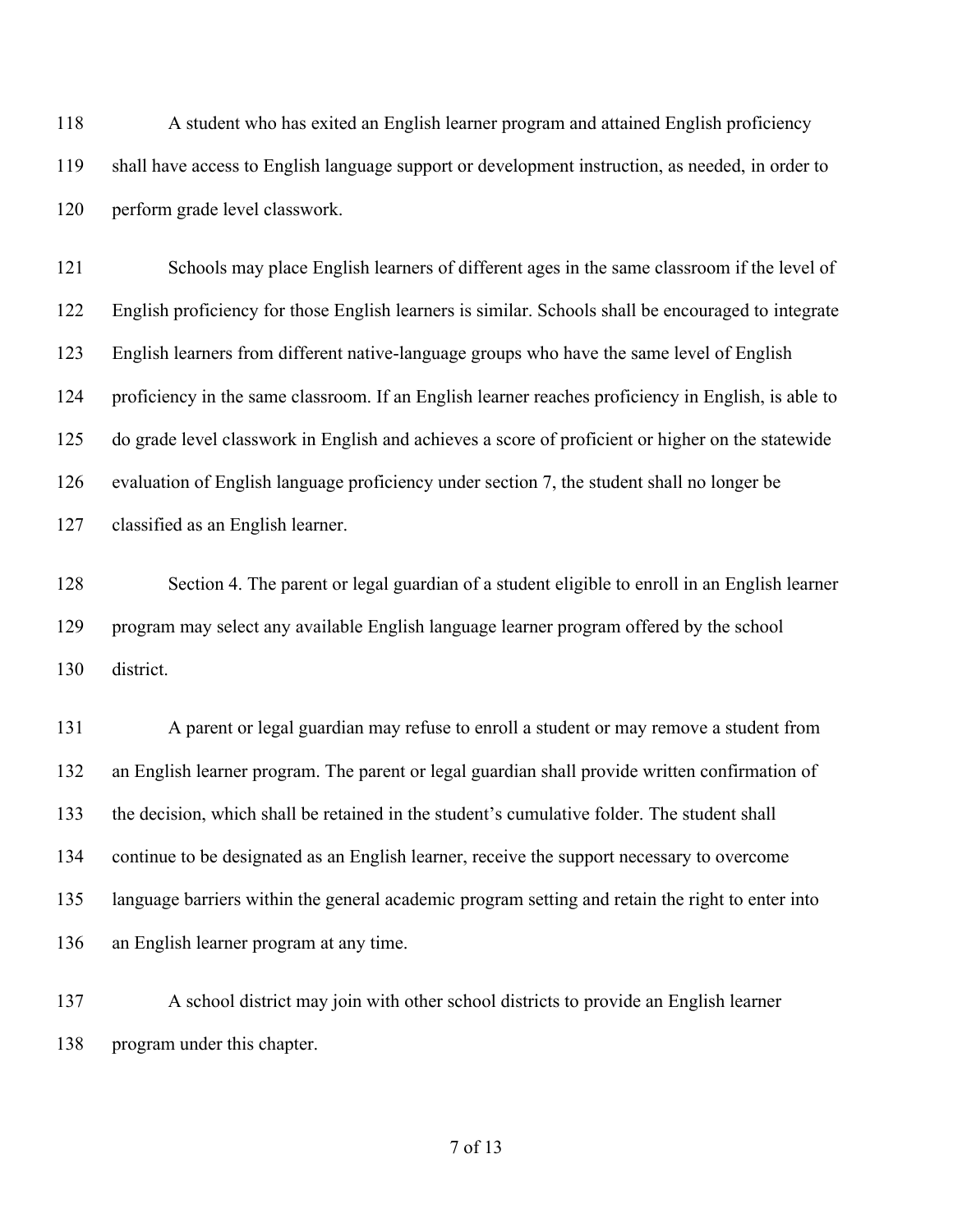If a school district or charter school receives a request from the parents or legal guardians of not less than 20 students to implement a specific program to provide language instruction in that school district or charter school, the school district or charter school shall, within 90 days of receiving the request, respond and provide: (i) a plan for implementation of the requested program; or (ii) a denial of the request, in writing, that includes an explanation of the denial.

 A school district operating a language acquisition program for English learners serving more than 100 English learners or in which English learners are more than 5 per cent of the district's student population, whichever is less, shall establish an English learner parent advisory council. The parent advisory council shall be composed of parents or legal guardians of students who are or have been identified as an English learners. The duties of the parent advisory council 149 shall include, but not be limited to: advising the school district, school committee or board of trustees on matters that pertain to English learners; meeting regularly with school officials to participate in the planning and development of programs designed to improve educational opportunities for English learners; and participating in the review of school or district improvement plans established under section 59C of chapter 71 as they relate to English learners. A parent advisory council may meet at least once annually with each school council within the school district or the board of trustees of the charter school. The parent advisory council shall establish by-laws regarding officers and operational procedures. In the course of its duties under this section, the parent advisory council shall receive assistance from the director of language acquisition programs for the school district or other appropriate school personnel as designated by the superintendent.

 Section 5. Communication to the parents and legal guardians of English learners by the school district shall, at least annually, inform the parents or legal guardians of their rights to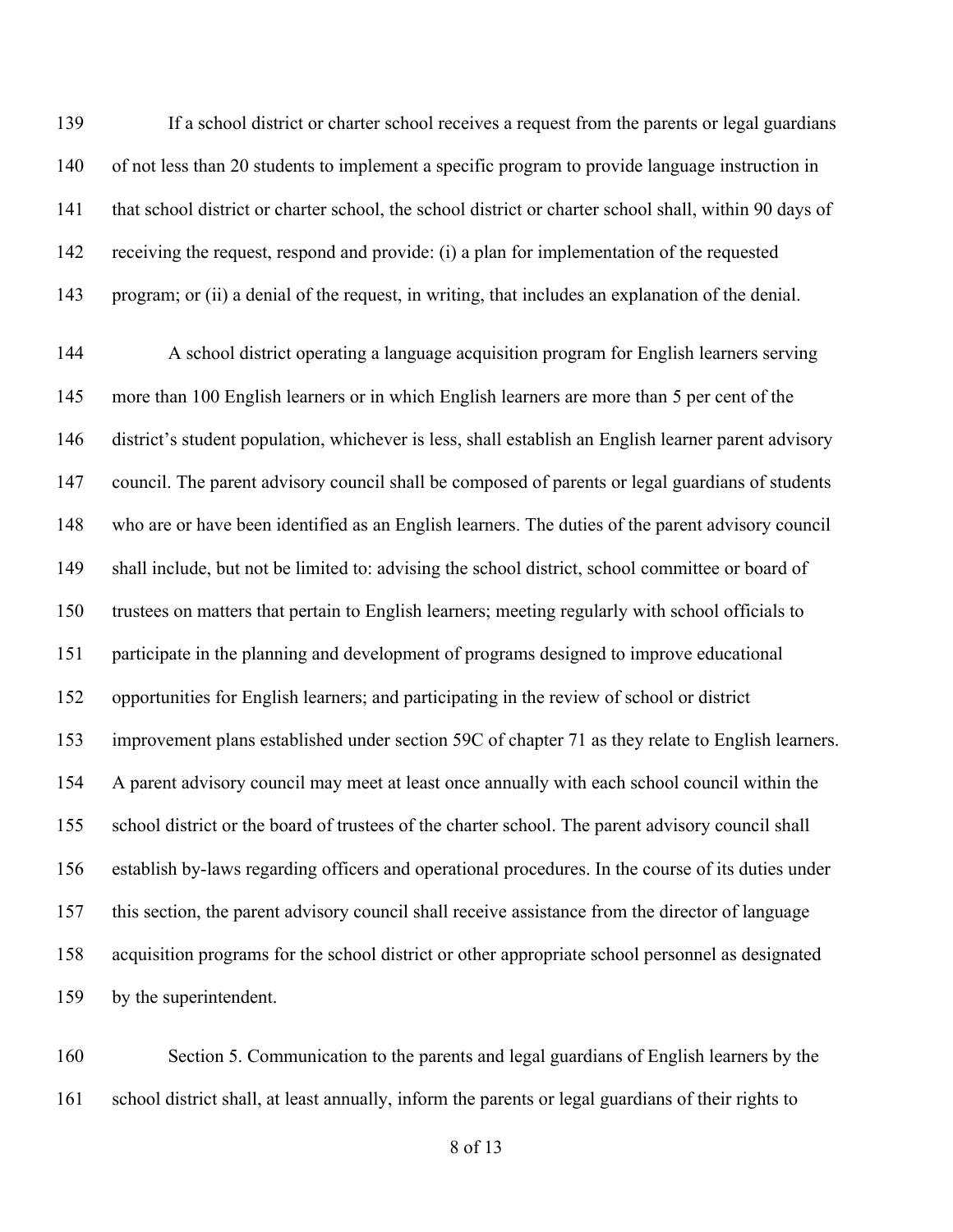choose a language acquisition program among those offered by the school district including, but not limited to, sheltered English immersion, transitional bilingual education and 2-way bilingual or dual language education, to request a new language acquisition program under section 4 or to withdraw a student from a language acquisition program. Notice shall be sent by mail not later than 10 days after the enrollment of the student in the school district. The notice shall, to the extent possible: (i) be in a language that is understandable to the parents or legal guardians; (ii) contain a simple, easy to understand description of the purpose, method and content of the available programs; (iii) inform the parent or legal guardian of the right to visit an English learner program in the school district; and (iv) inform the parent or legal guardian of available conferences or meetings to learn about the English learner programs.

 If the school district recommends placing an English learner in an English learner program, the parent or legal guardian of the student shall have the right, at the time of the original notification under this section or at the close of any marking period, to withdraw the student from a program by sending written notice of the decision by mail or electronic communication to the school authority designated by the school district in which the student is enrolled.

 Section 6. Each English learner shall participate in the statewide assessment system adopted pursuant to section 1I of chapter 69.

 A statewide standardized criterion-referenced test of English language proficiency that assesses the achievement of English language oral and literacy skills shall be administered annually to students who are English learners in kindergarten to grade 12, inclusive, and enrolled in a public school, including a charter school.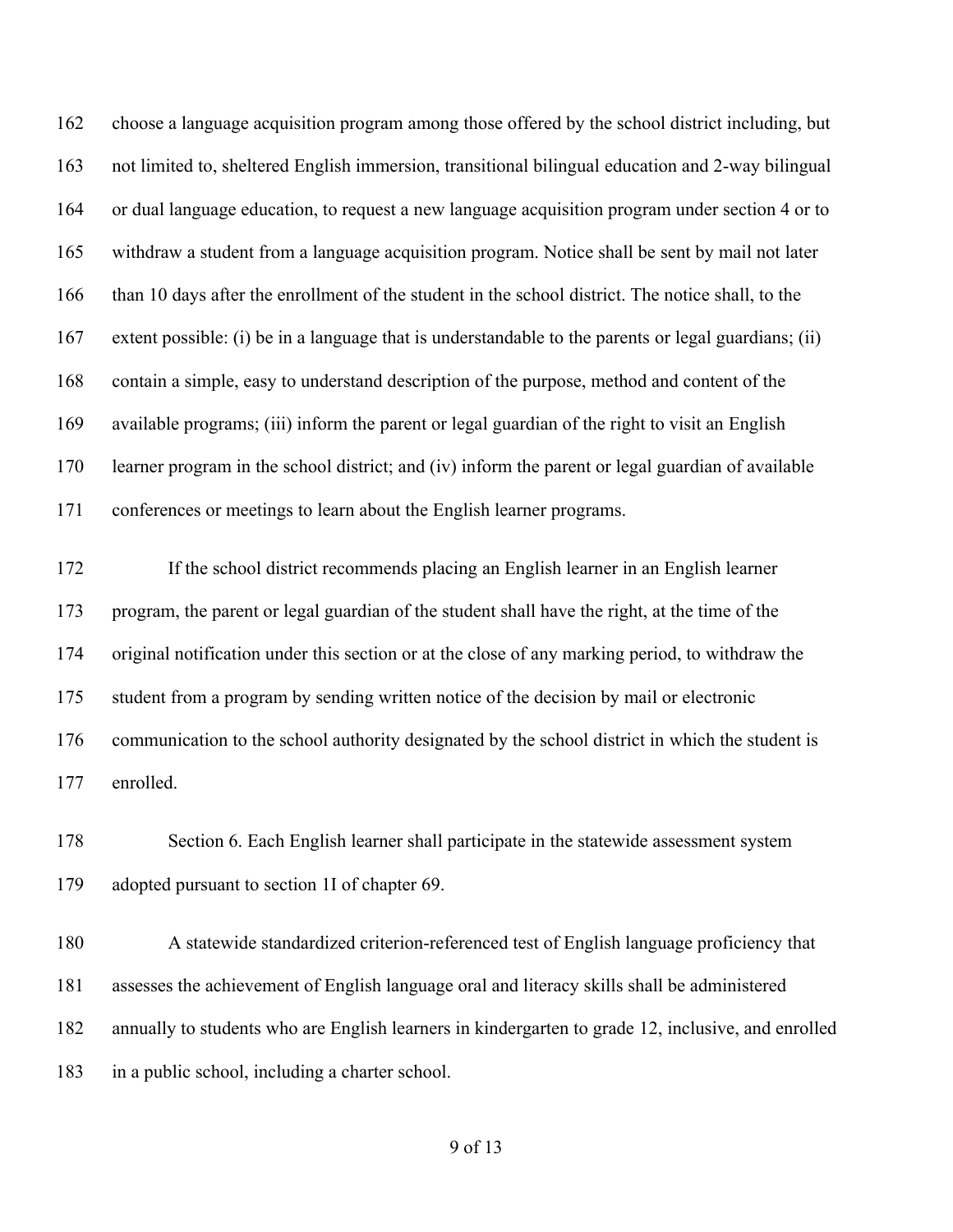Assessment scores of individual students shall be confidentially provided to a parent or legal guardian of the student. Aggregated assessment data for schools and school districts shall be made publicly available online in machine readable format. Scores of students classified as English learners shall be separately sub-aggregated and made publicly available, with the scores further sub-aggregated based on the English learner program in which the student is enrolled.

 Results of assessments shall be used as evidence of the efficacy of an English learner program offered by a school district. The results of an annual assessment of English proficiency under this section shall not be the sole basis for evaluation of a district, school, English learner program or individual educator.

 The district shall send report cards and progress reports including, but not limited to, progress in becoming proficient in using the English language and other school communications, to the parents or legal guardians of students in the English learners programs. Such report cards and progress reports shall be completed in the same manner and with the same frequency as report cards and progress reports to other students enrolled in the district. The report cards and progress reports shall, to the maximum extent possible, be written in a language understandable to the parent or legal guardian of a student.

 Section 7. The department shall conduct an on-site visit in every school district at least 201 once every 6 years to evaluate the effectiveness of programs serving English learners. The evaluation shall include, but not be limited to, a review of the individual student records of English learners, a review of the programs and services provided to English learners and a review of the dropout, graduation, discipline and special education incidence rates of the English learner population in the district. Using the best available data, the department shall provide a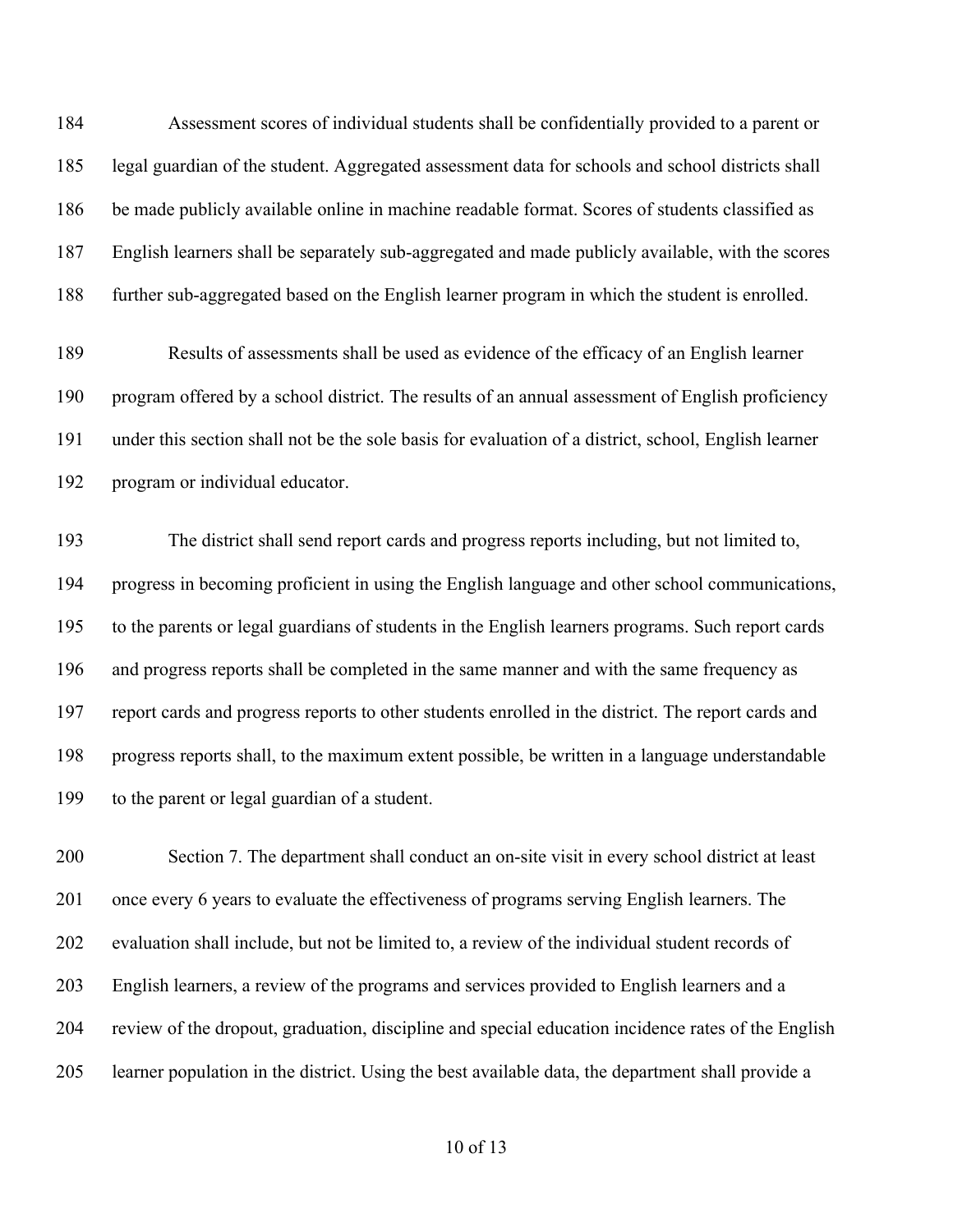monitoring report the dropout, graduation, discipline and special education rates of English learners who exited the English learner education program within the 3 school years preceding the on-site visit for that 3-year period. The report shall also include a description of the processes by which school-based teams, consisting of educators, administrators and support staff, monitor the progress of English learners and former English learners, a review of the amount, frequency and effectiveness of English as a second language instruction and a review of the administration and coordination of English learner education programs. The advisory council for bilingual education established under section 1G of chapter 15 shall annually review the results of the department's monitoring of English learner programs in school districts.

 If, based on factors including, but not limited to, the assessment scores of English learners under section 6, a significant number of students in a school district fail to demonstrate progress in English language proficiency, as determined by the department, the department shall recommend ways to improve instructional programs for the school district's English learner population. Nothing in this section shall prevent the department from conducting an evaluation of a language acquisition program at any time.

 Section 8. Teachers and administrators assigned to a language acquisition program shall 222 be properly qualified under state law for the program type. A core academic teacher of English learners, including a core academic teacher in a vocational-technical education program under chapter 74, shall meet the requirements under section 38G of chapter 71 and relevant regulations for certification in the teacher's subject area and endorsement or certification in content instruction of English learners.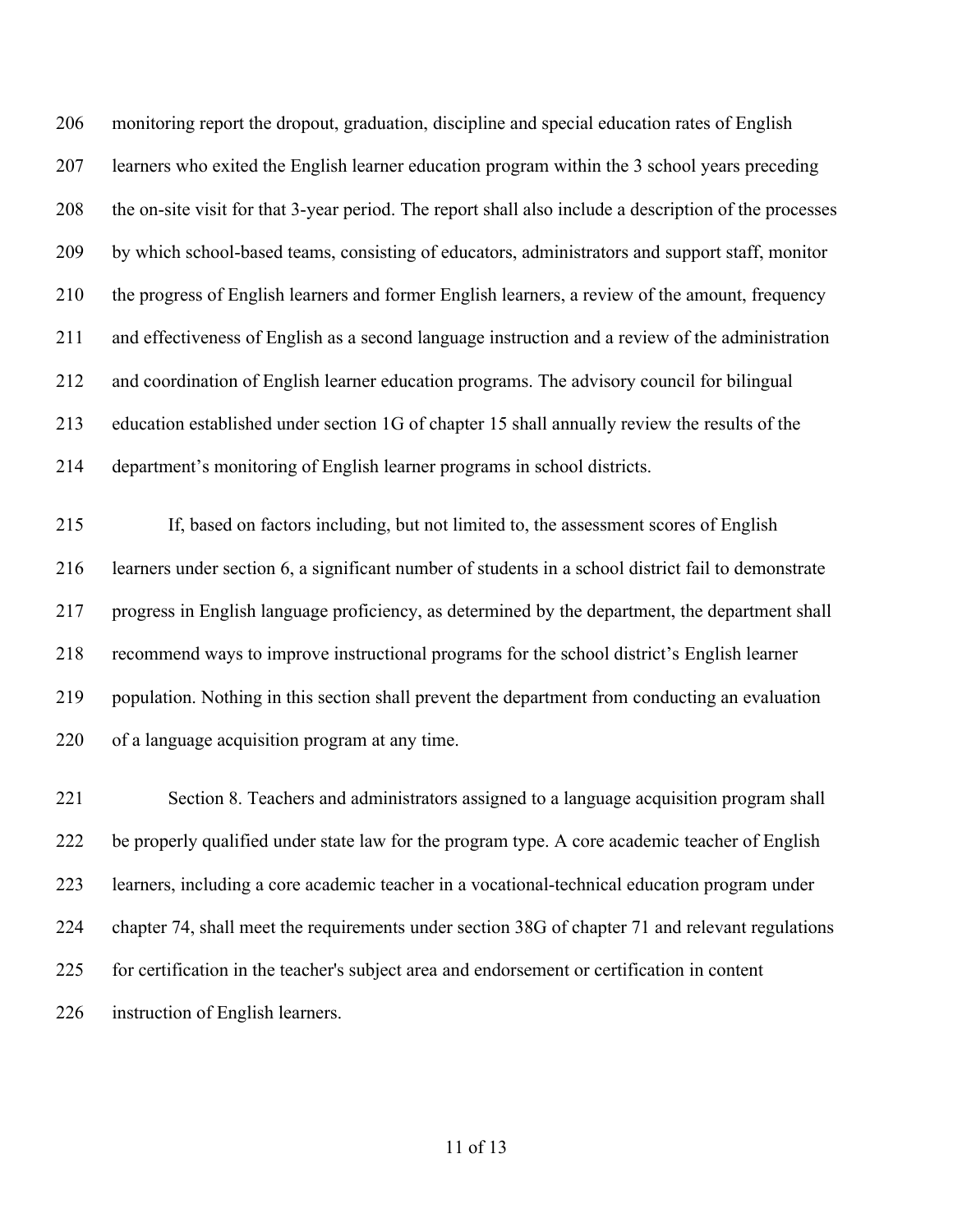| 227 | The department shall create an endorsement for educators who have completed                          |
|-----|------------------------------------------------------------------------------------------------------|
| 228 | coursework and field-based experience to provide instruction within dual-language programs.          |
| 229 | SECTION 9. The department of elementary and secondary education may issue                            |
| 230 | regulations as necessary to implement this act.                                                      |
| 231 | SECTION 10. The department shall consider the recommendations of the language                        |
| 232 | opportunity coalition in developing the guidelines for the state seal of biliteracy under section 1Q |
| 233 | of chapter 69 of the General Laws.                                                                   |
| 234 | SECTION 10A. Notwithstanding any general or special law to the contrary, the                         |
| 235 | department of elementary and secondary education shall report on the teaching of civics in           |
| 236 | secondary or intermediate public school districts. The report shall include, but not be limited to,  |
| 237 | the number of school districts requiring the completion of a civics section before graduation.       |
| 238 | The report shall be submitted to the clerks of the house and senate and the senate and               |
| 239 | house chairs of the joint committee on education by December 31, 2016.                               |
| 240 | SECTION 10B. Notwithstanding any general or special law to the contrary, the                         |
| 241 | department of elementary and secondary education shall report on the teaching of United States       |
| 242 | history in secondary or intermediate public school districts. The report shall include, but not be   |
| 243 | limited to, the number of school districts requiring the completion of a United States history       |
| 244 | section before graduation.                                                                           |
| 245 | The report shall be submitted to the clerks of the house and senate and the senate and               |
| 246 | house chairs of the joint committee on education not later than December 31, 2016.                   |